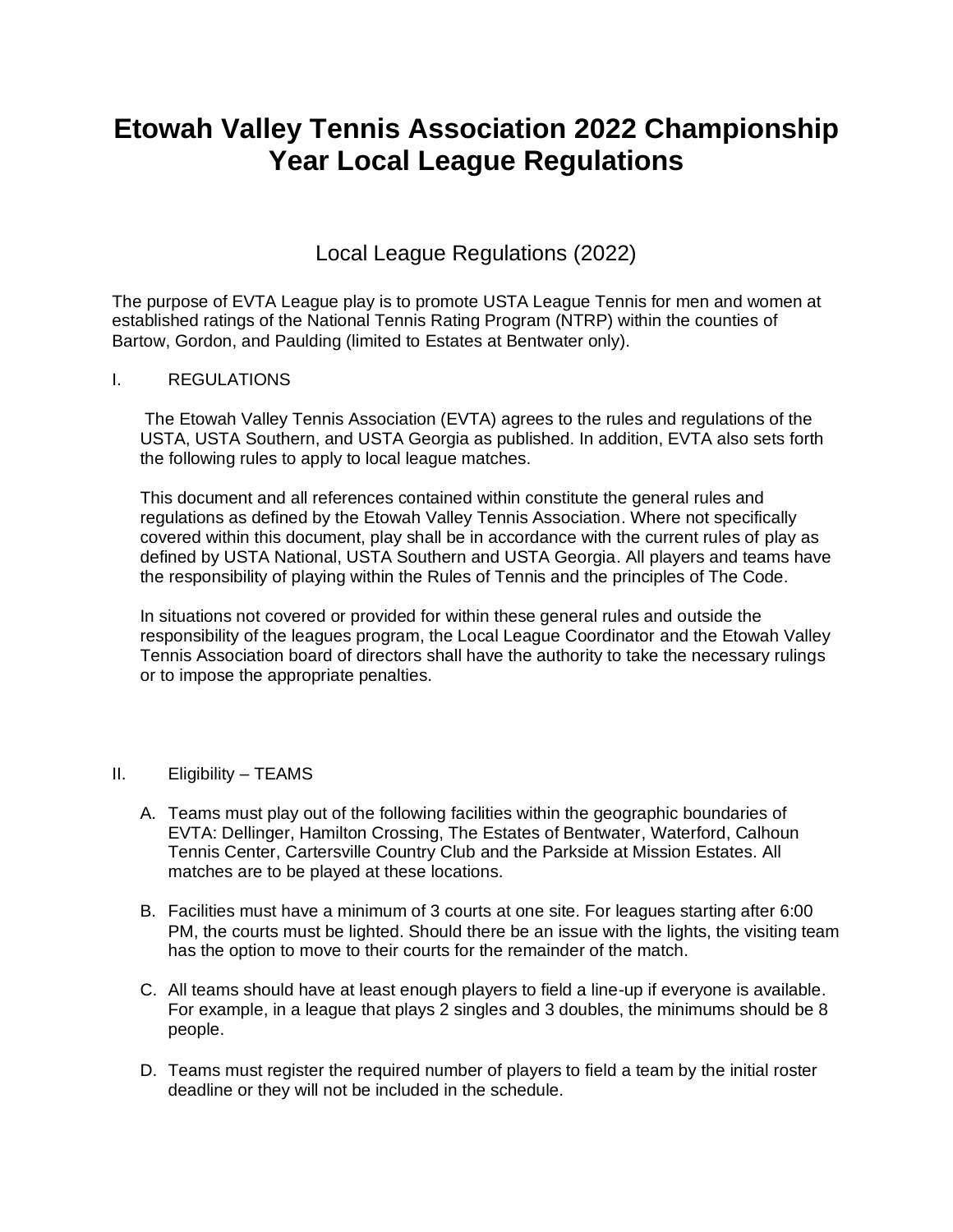#### III. Eligibility – Players

- A. The captain should read and be familiar with the rules and regulations of USTA National, USTA Southern, USTA Georgia and Etowah Valley Tennis Association.
- B. It is the captain's responsibility to have each team member read and understand current local league regulations before they participate in a match.
- C. Team registration Each season captains must establish a team number through Tennis Link by the designated date. This can be done through tennis link directly or through the LLC. The LLC has the discretion to make changes to deadlines as he/she determines necessary.
- D. Once a player has played a match for a team, they cannot be removed from that Tennislink Roster.
- E. Players must be 18 years of age prior to participating in the USTA League program. Each player over the age of 18 shall have reached the required minimum age prior to or during the calendar year in which such player participates in his or her first local league.
- F. There will be no players added with less than 2 weeks left of the season.
- IV. Captains Preparing lineups and scheduling matches
	- A. Any player may play any position at any time. There is no restriction on the movement of players from position to position, week to week. EXCEPTION – a higher rated player playing on a "+" team must play in the 1 position, either doubles or singles. Two such players may play together at 1 doubles if there are four or five lines.
	- B. The home team captain should contact the visiting team captain 3 days prior to a scheduled match to make the final arrangements for the match, including the number of courts. Visiting captains must field teams for the minimum number of courts available.
	- C. If the captain listed on the schedule will not be present at the match, he/she should notify the opposing captain the name and phone number of the person who will be acting captain.
	- D. If the home team cannot provide 3 courts at the home facility, the visiting team has the first option of supplying EVTA sanctioned courts for the match. If the visiting team is unable to provide courts, the responsibility reverts to the home team and must be within a reasonable distance (10 miles) and be EVTA sanctioned courts.
	- E. If both captains agree:
		- 1. It is acceptable to use more than 3 courts at a time.
		- **2.** The team match or individual match may be changed to an earlier or later start time on the same scheduled day. **If scheduling later the same day, the coordinator must be notified.**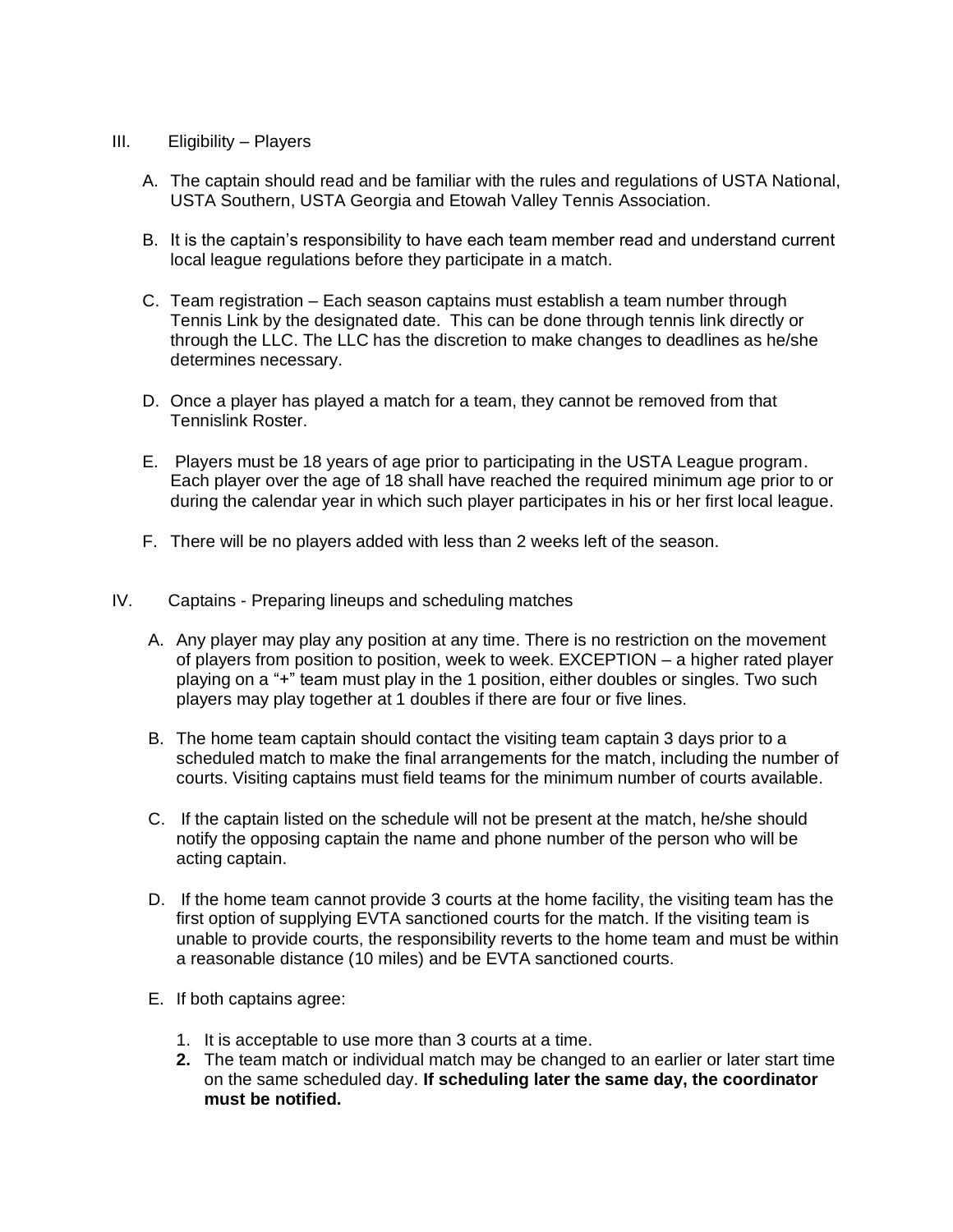- 3. The team match or individual match may be changed to an earlier day and time during the regular schedule. *Once an agreement has been made, all participants must be present at match time, or forfeit. Forfeits may not be called if additional courts become available and their use was not agreed to beforehand.*
- F. If you know you must forfeit one or more positions at the start of the match, follow the guidelines stated in USTA Regulations handbook. You must forfeit from the bottom of the line-up: either #2 singles, both singles or 3 doubles.
- G. Once a captain notifies an opposing captain, in writing, via email or text, that a line(s) will be defaulted in their match, the default stands even if the team finds players prior to the start of the match.
- H. Any EVTA team involved in a USTA League State, Sectional or National Championship, regardless of the league, may request from their opponent consideration in rescheduling their EVTA regular season match.
- V. Captains: Match Day Responsibilities
	- A. EVTA LLC will reserve and pay fees for the courts during regular season play, for the following facilities: Dellinger Park and Calhoun Tennis Center. Any other facilities within our sanctioned facilities are the responsibility of the home team.
	- B. Team captains must simultaneously exchange complete line-ups BEFORE the scheduled match time. Please sure the full names of players, as listed in tennis link. If a team will not provide a written line-up within the default time, the opposing team may claim a default of the positions that were to start first. If a captain is missing a player, but in good faith believes the player will arrive before the 15-minute default time, the lineup must still be exchanged at the scheduled time, with notification to the opposing team.
	- C. Once the teams exchange lineups, no movement of players is allowed, except for matches rescheduled due to inclement weather (void if the line has already started play). Two players already in the lineup will play together in the higher position when both of their partners do not show in order to avoid 2 defaults.
	- D. The home team must furnish one unopened can of USTA approved yellow balls for each individual match.
	- E. For each team match, a majority of individual matches must actually be played in order to constitute a valid team match. EVTA will follow State Regulation 2.01C3) regarding what action will take place when the combination of individual match defaults given by the two teams in the team match results, or would result, in a situation where the majority of the individual matches would be not played (not a "valid" team match). As follows: The first course of action would be for both captains to agree on what individual matches, based on the number of players present, or to be present, can be played to constitute a valid team match. Once that is determined, both captains will re-exchange scorecards. If both captains cannot come to an agreement on what lines will be played to constitute a valid team match, based on the number of players present, or to be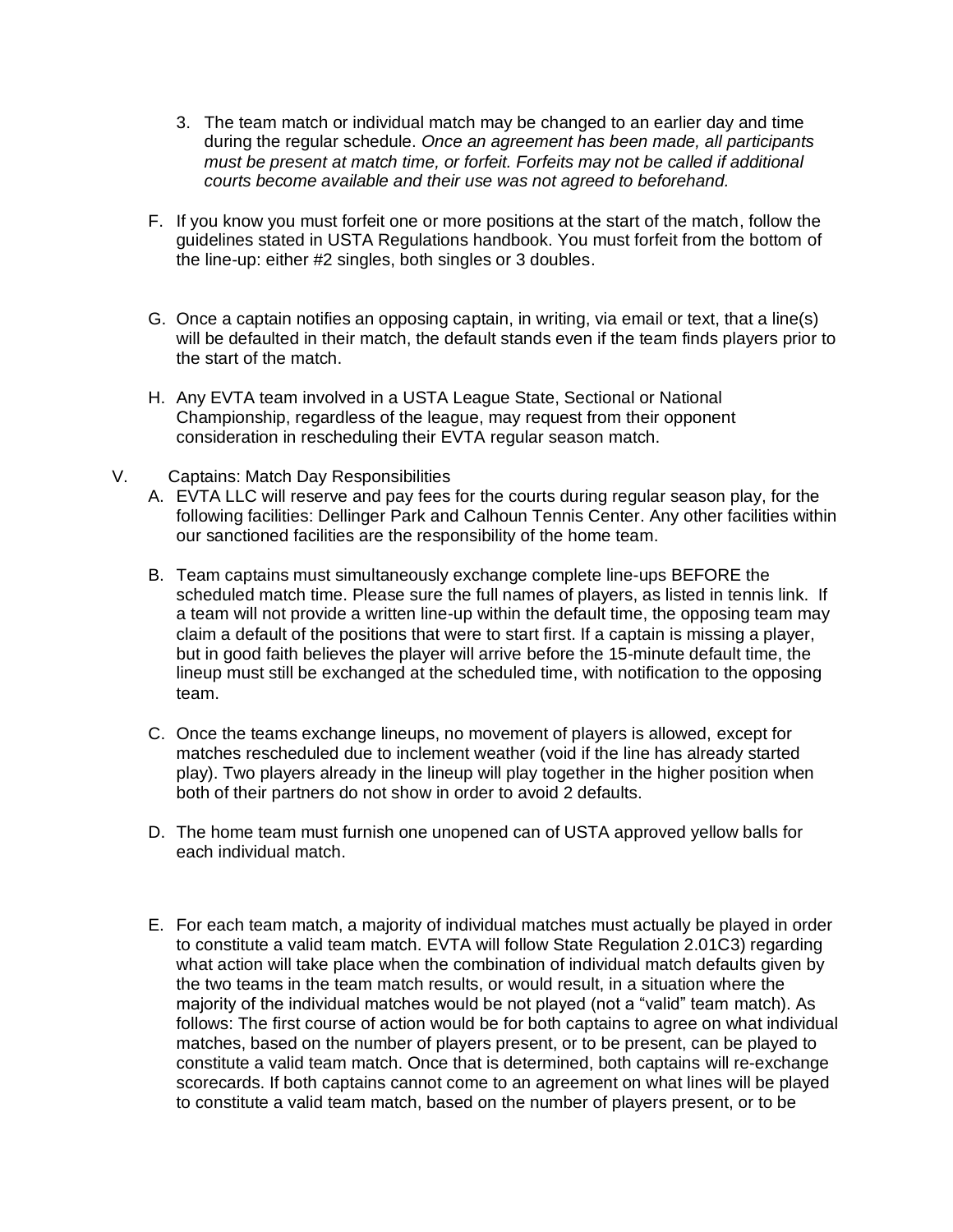present, then the following individual matches will be assigned in sequential order to be played:

| <b>FORMAT</b>        | Regd Matches in           | Minimum # of players  |
|----------------------|---------------------------|-----------------------|
|                      | <b>Sequential Order</b>   | Regd for each team in |
|                      |                           | valid team match      |
| 2 singles, 3 doubles | #1 and #2 Singles, and #1 |                       |
|                      | doubles: #2 doubles if    |                       |
|                      | enough players present    |                       |
| 1 Singles, 4 doubles | #1 single, #1 and $#2$    | 5                     |
|                      | doubles: #3 doubles if    |                       |
|                      | enough players present    |                       |
| 2 Singles, 2 doubles | #1 Singles and #2 singles | 4                     |
|                      | and #1 doubles            |                       |
| 1 singles, 3 doubles | #1 singles and #1 doubles | 5                     |
|                      | #2 doubles                |                       |
| 1 singles, 2 doubles | #1 singles and #1 doubles | 3                     |
| 3 doubles            | #1 and #2 doubles         |                       |

If a team shows up without the minimum number of players required for the team match based on the number of players present, or to be present, it will be a full team default in favor of the opponents.

- F. Defaults:
	- 1. The 15-minute default clock begins at the scheduled match time, when a court is available, and a player has not arrived. A player that is late but within the 15 minutes default time is entitled to a full 10-minute warm up.
	- 2. When a player does not show up within the 15-minute default time, or a player becomes ill or injured during warm up and there is no substitute available, only the affected position is defaulted. Players already listed in the lineup cannot be moved to another position. However, two players already in the lineup will play together in the higher position when both of their partners do not show in order to avoid two defaults. If players agree to play the match after the default time, the match result stands. No default may be claimed after the fact.
	- 3. If a substitute player, not already in the lineup, is available within the 15-minute default time, then that player may substitute for an absent, sick or injured player, at the affected position ONLY. If a substitution is made during the warm-up, the substitute player is entitled to a 10-minute warm up. A substitute cannot be used if a player originally listed on the line up arrives at the match and no longer wishes to play or has time to play
- G. If you are disputing the scorecard that has been entered, you must dispute the match via tennislink and notify your LLC within 48 hours. After disputing the match in tennislink, you are required to send an email to your LLC with all of the details (errors or discrepancies and correction). The opposing captain should also be copied on that the email to the LLC.
- H. Ensure that restrooms closest to the facility are unlocked at least 5 minutes prior to match play and remain unlocked throughout the completion of the team match.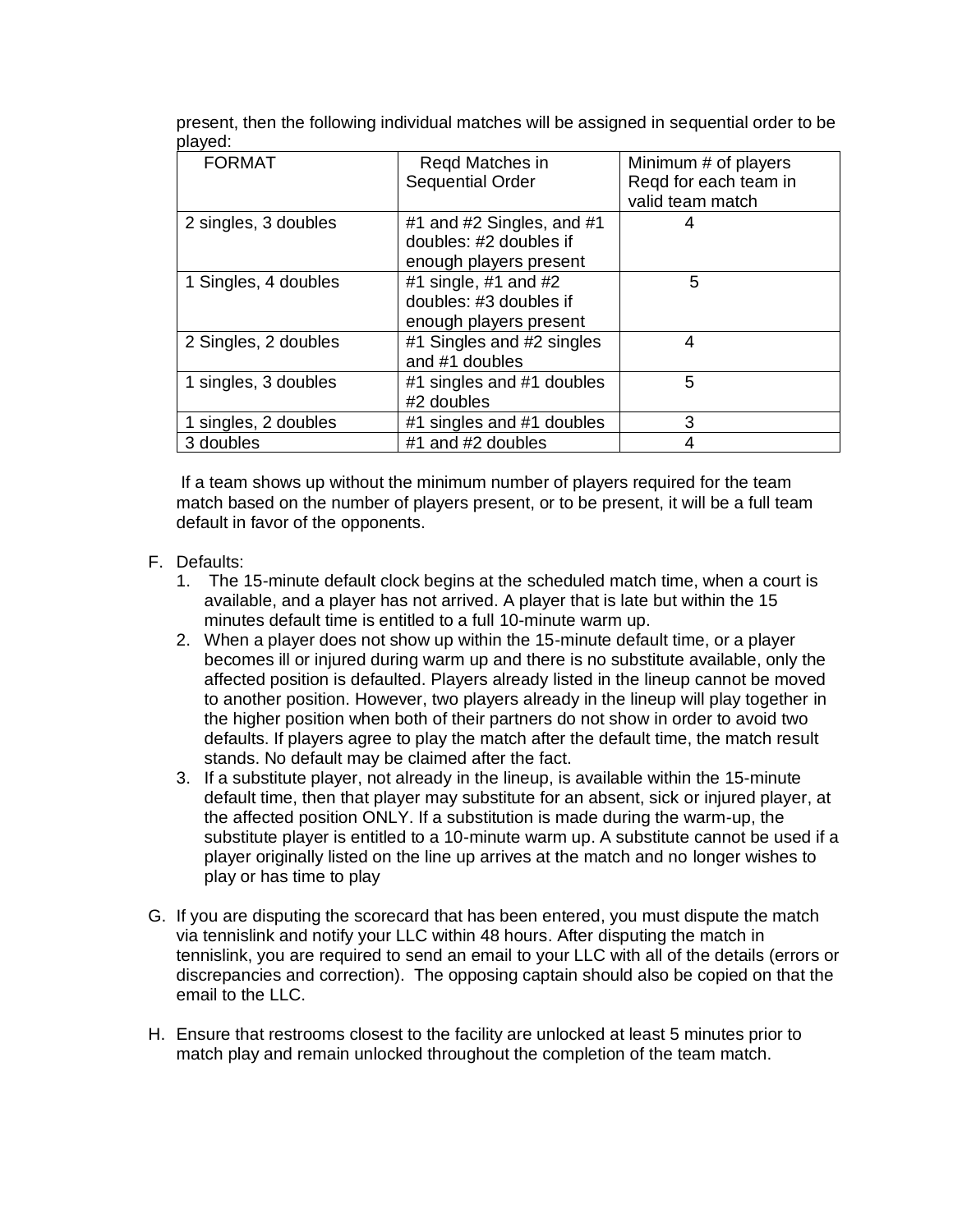- I. Ensure that all team members and spectators follow the rules of sportsmanship.
- J. Email league coordinator if completion of the match is delayed.
- K. Verify scores and make sure cards are identical at the completion of the match.
- L. Winning captain -Enter scores in Tennis link within 48 hours of completion of the match.
- M. Losing captain -Verify scores in Tennis link within 48 hours of completion of the match. (If score is not verified and there is a discrepancy, the discrepancy will not be honored).
- N. If they are not entered within this timeframe, a double default may be applied to the match and no point will be awarded.

#### VI. Inclement Weather

- A. Inclement weather is defined as precipitation sufficient to make the courts unplayable, lightning in the immediate area, severe weather or an actual temperature below 32 degrees F or above 99 degrees F as determined by www.weather.com for the zip code the match is being played.
- B. If teams have reported for play and the start of the match is delayed or the match is interrupted by weather, teams must wait 30 minutes to determine if courts are playable. If courts are still not playable after 30 minutes, teams are free to leave and reschedule unless both teams agree to wait longer.
- C. If matches are postponed due to weather conditions, team captains have one week to make up matches. Captains must call the courts and verify court availability for makeup. If captains cannot come to an agreement the default time for matches will be played the weeknight prior to the next scheduled match. Match time will be 7:00pm. There is an exemption to the one-week rule should either of the teams be involved in a USTA State, Sectional or National Championship. Please contact the LLC.
- G. Once a makeup match time has been agreed upon by both parties (different positions do not have to make up at the same place and time), that makeup match may not be canceled by either party for any reason other than inclement weather.
- H. If major holidays are affecting the makeup days, contact the LLC for possible extensions.
- I. Any EVTA team involved in a USTA League State, Sectional or National Championship, regardless of the league, may request from their opponent consideration in rescheduling their EVTA (USTA League) regular season matches prior to the originally scheduled date of the match
	- 1. A team with this concern must notify the coordinator and affected opponents at least two weeks prior to the scheduled Championship match to reschedule individual matches, or as soon as the conflict is known if it is less than two weeks. Opponents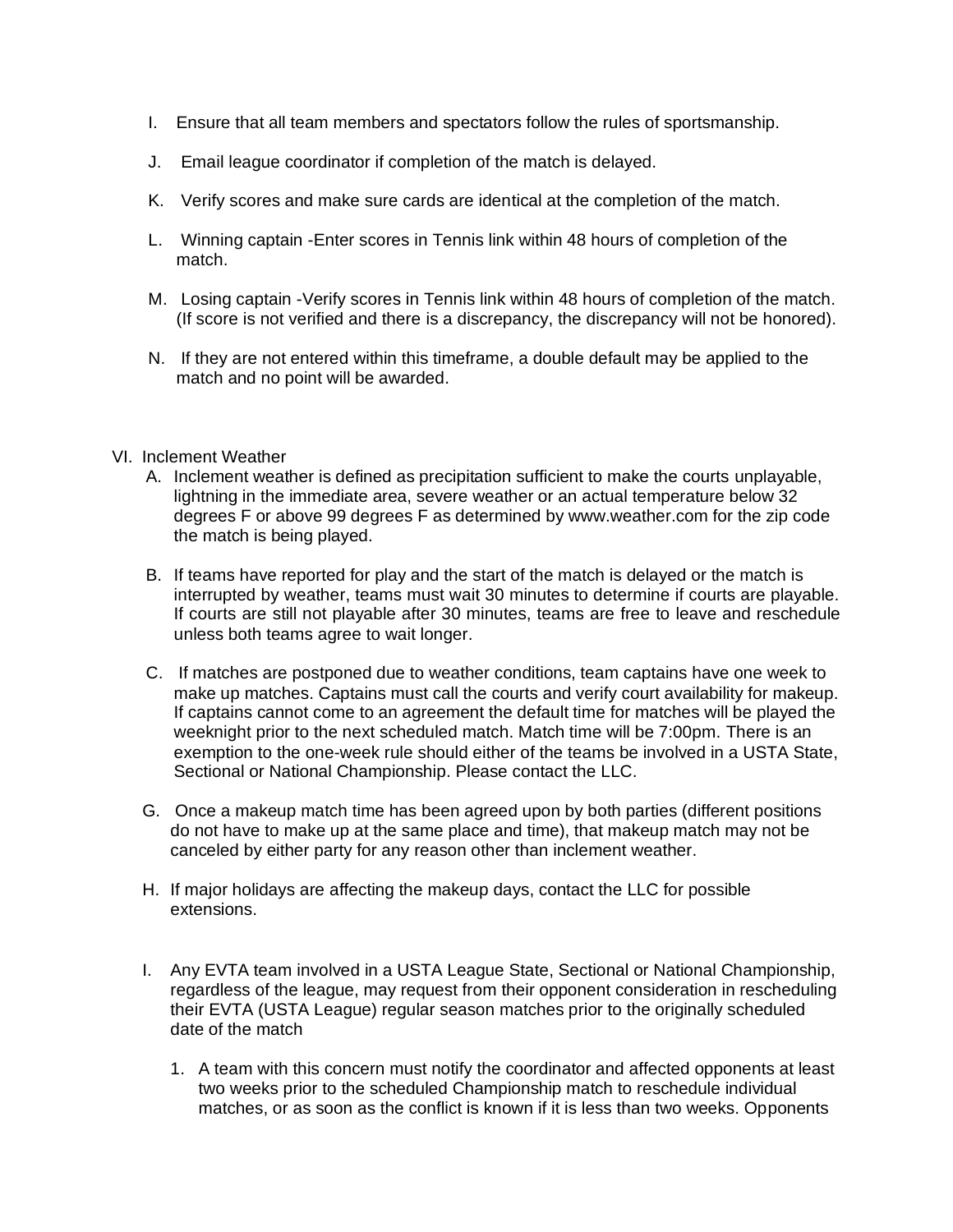are required to help the opposing team in the rescheduling of any matches that will conflict. No more positions may be rescheduled than the number of players attending said championship.

- 2. If a rescheduled date, prior to the originally scheduled date cannot be agreed upon, the coordinator can extend the deadline and with the Local League Coordinator's authorization the match can be rescheduled using inclement weather rules.
- 3. Any individual match rescheduled after the regularly scheduled time must include at least one player who played at the conflicting Championship or this match could be defaulted and awarded to the non-conflicted team.
- 4. This ruling can also be used in a match that is rained out in the week prior to a USTA League State, Sectional or National Championship. Contact the LLC for an extended make-up time.

#### VIII. ROSTER INFORMATION

- A. For Adult 18 & Over levels 3.0 4.5 a roster limit of a minimum of 8 players and a maximum of 17 players per team applies.
- B. For Adult 18 & Over levels 2.0, 2.5 and 5.0+ a roster limit of a minimum of 5 players and a maximum of 11 players per team applies.
- C. For Adult 40 & over levels 3.0 4.5+ a roster limit of a minimum of 7 players and a maximum of 14 players per team applies (teams advancing to the state championship and beyond will play 1 singles and 3 doubles).
- D. For Adult 55 & Over, Mixed 18 & Over, Mixed 40 & Over, Combo 18 & Over, Combo 40 & Over, and Combo 55 & Over, a roster limit of a minimum of 6 and a maximum of 13 players per team applies.
- E. Teams must have a Full roster (the minimum of players required per team) prior to schedule being published or the team is disqualified and removed from match play.
- F. In order for a player to be eligible to advance to the State Championships for Adult 18 & Over, Adult 40 & Over, Adult 55 & Over, Mixed 18 & Over, and Mixed 40 & Over, that player must have played twice during the season (including league division playoffs). Only one of these can be a default as shown on your player roster. For Combo 18 & Over, at all levels, teams must play in a league competition and each player must play once (default counts) during that league competition in order to qualify for the state championship. In the Adult 65 & Over, Combo 40 & Over and Combo 55 & Over levels, if there is a local league, each player is required to play one match (default counts) during the season. If there is no local league, an Area Team may advance directly to the state championships if there are no local leagues during the championship year. That team is not required to play any matches.
- G. Area Leagues: The State may authorize local league play for area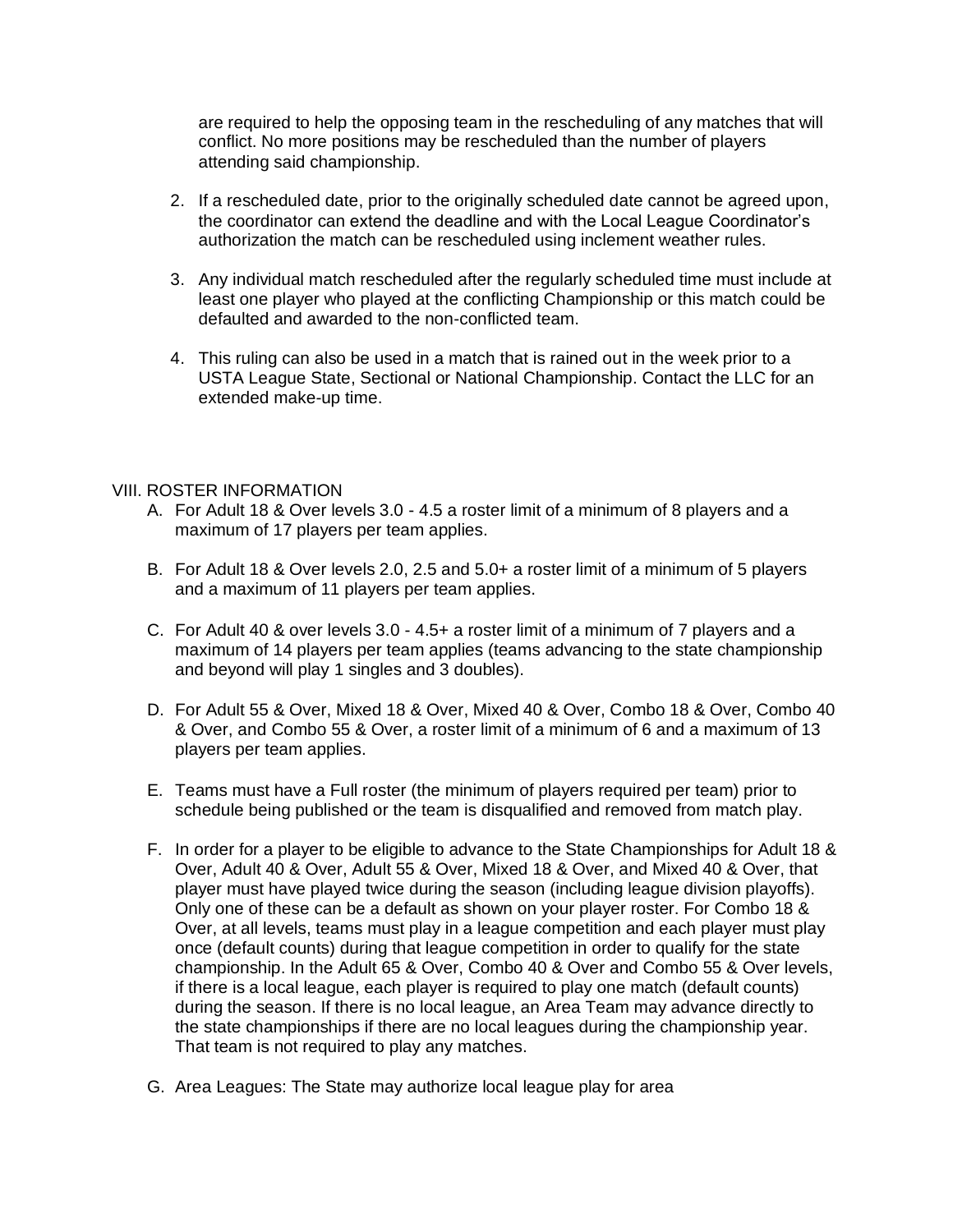teams (one team at any given level with no local opponents during the entire Championship Year) from which all participating teams may progress to the state Championships. An Area team MUST come from the season prior to the State championship and the players MUST use their Year-End Rating.

- D. Area Teams: No Player may participate on an Area Team if they have participated on any team at that level, in that league type, in another local league in Georgia during that championship year. All Area Teams participating in an Area league MUST compete against each other.
- E. All team members must be registered members of the USTA with valid membership. Each player shall have reached eighteen (18) years prior to participating in the USTA League Program. Each player participating in forty (40) years or fifty-five (55) years of age prior to, or during, the calendar year in which such player plays his/her first local league match in appropriate league type. Players must play at the NTRP rating assigned them on the date of their registration. Players may only play at their NTRP rating level or one level higher.
- F. Refunds: Players have 30 days after the season ends to ask for a refund. The Tennislink fee of \$3 and the USTA GA fee of \$2 is non-refundable.

#### IX. TEAM MATCH SCORING

- A. The team winning the majority of individual matches shall be awarded one team point for that team match. The team compiling the most team match points at the end of the season shall be champions. In the event of a tie, the tie shall be broken by the first of the following procedures:
	- 1) Winner of the most individual matches,
	- 2) Loser of the fewest number of sets,
	- 3) Loser of the fewest number of games.
- B. All matches will be two out of three sets, with the third set being a 10 point COMAN tiebreak.

# X. TEAM MATCH PLAY

- A. Matches will begin and must be played at the scheduled times as posted on the Tennis link or on an earlier date if agreed to by both team captains.
- B. Warm up is limited to 10 minutes.
- C. Match format consists of: Adult 18 & Over leagues: 2.0 - 2.5 & 5.0+, 1 singles and 2 doubles lines.

Adult 18 & Over leagues: 3.0 - 4.5, 2 singles and 3 doubles lines.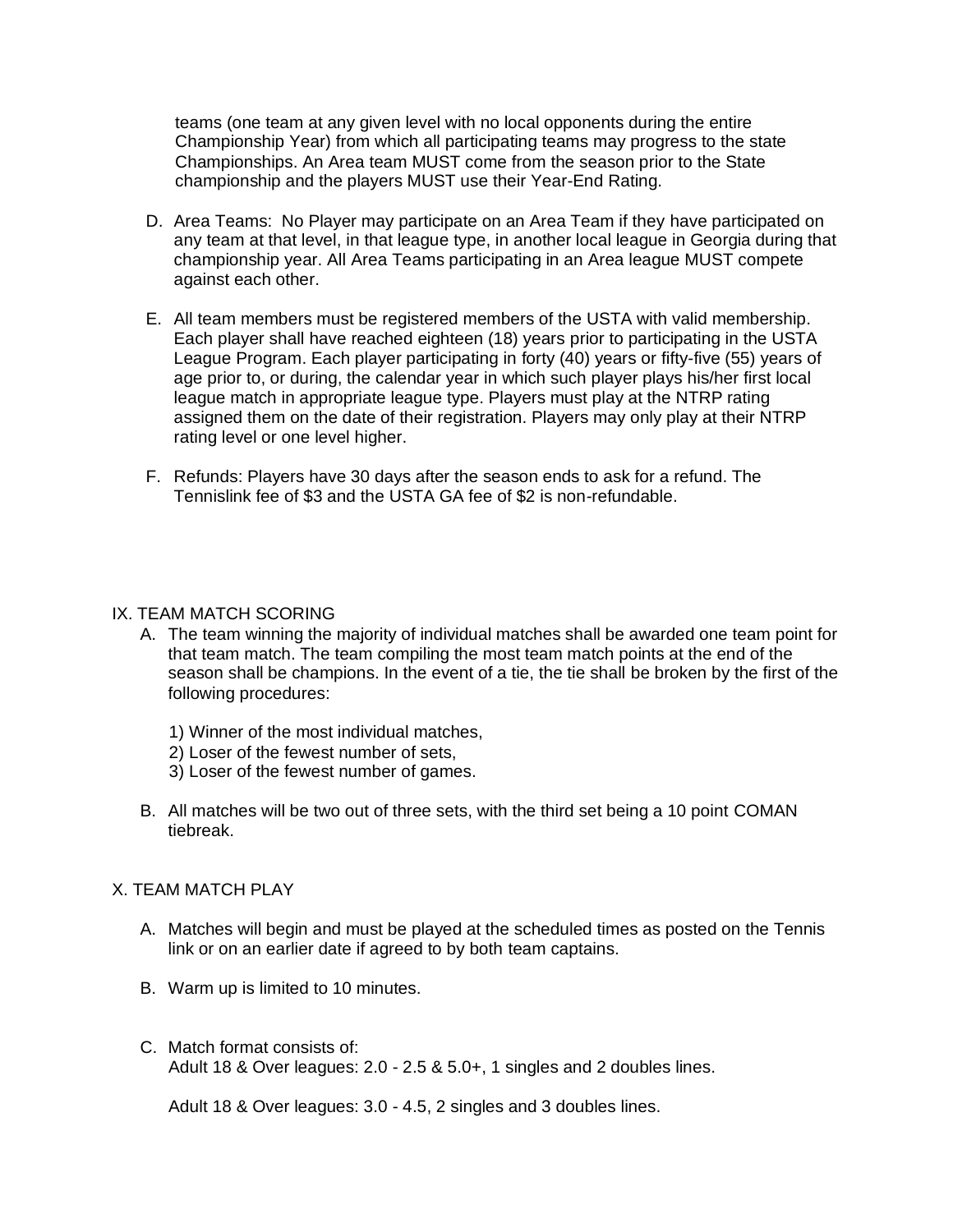Adult 40 & Over leagues: 3.0 - 4.5+, 1 singles and 3 doubles lines.

Adult 55 & Over, Adult 65 & Over: 3 doubles lines.

Mixed 18 & Over, Mixed 40 & Over: 3 doubles lines.

Combo 18 & Over, Combo 40 & Over and Combo 55 & Over: 3 doubles lines.

- D. Order of play will be 1 singles, 1 doubles, 2 singles, 2 doubles, and 3 doubles for Adult 18 & Over leagues. 1 singles, 1 doubles, 2 doubles for Adult 40 & Over league. Order of play will be 1, 2, 3 doubles for Adult 55 & Over, Adult 65 & Over, Mixed 18 & Over, Mixed 40 & Over, Combo 18 & Over, Combo 40 & Over and Combo 55 & Over.
- E. At match time, if only three courts are provided by the home team -1 singles, 1 doubles and 2 singles must be present for play at match time. 2 doubles and 3 doubles must be present for play 1 hour after the scheduled start time for the match.

F. EVTA does not provide linesmen, umpires, court monitors, etc for any matches.

G. If players on a team are participating in a state, sectional or national championship on an EVTA team, the opposing captain should work with the team to schedule matches before the start or after the completion of the championship. If there cannot be a compromise, the match will be treated as a rainout.

XI Year-End NTRP Computer Ratings and Appeal Procedures

- A. Year-End computer rating is valid for 3 consecutive years or until a new NTRP level is published for players who are 59 years of age or under through the League year, except for players with a published Mixed Exclusive "M" rating who choose to participate in the Adult Division.
- B. A year end rating is valid for 2 consecutive years or until a new NTRP level is published for players 60 years of age and older prior to or during the League year, except for players with published Mixed Exclusive "M" rating who choose to participate in the Adult Division.

# XII STATE CHAMPIONSHIPS

.

- A. EVTA reduced our rates in 2020. Therefore, we will no longer pay the registration for the first-place teams that advance to the state championship. The team is responsible for the registration fees for all players.
- B. In the event there is only 1 berth into the state tournament at a given level and there were 2 leagues season played (2 teams for each season), the winners of the two seasons will play a playoff match to determine the overall league champion and the berth into the state tournament.
- C. Teams that advance to sectionals and nationals will be responsible for all player registration fees.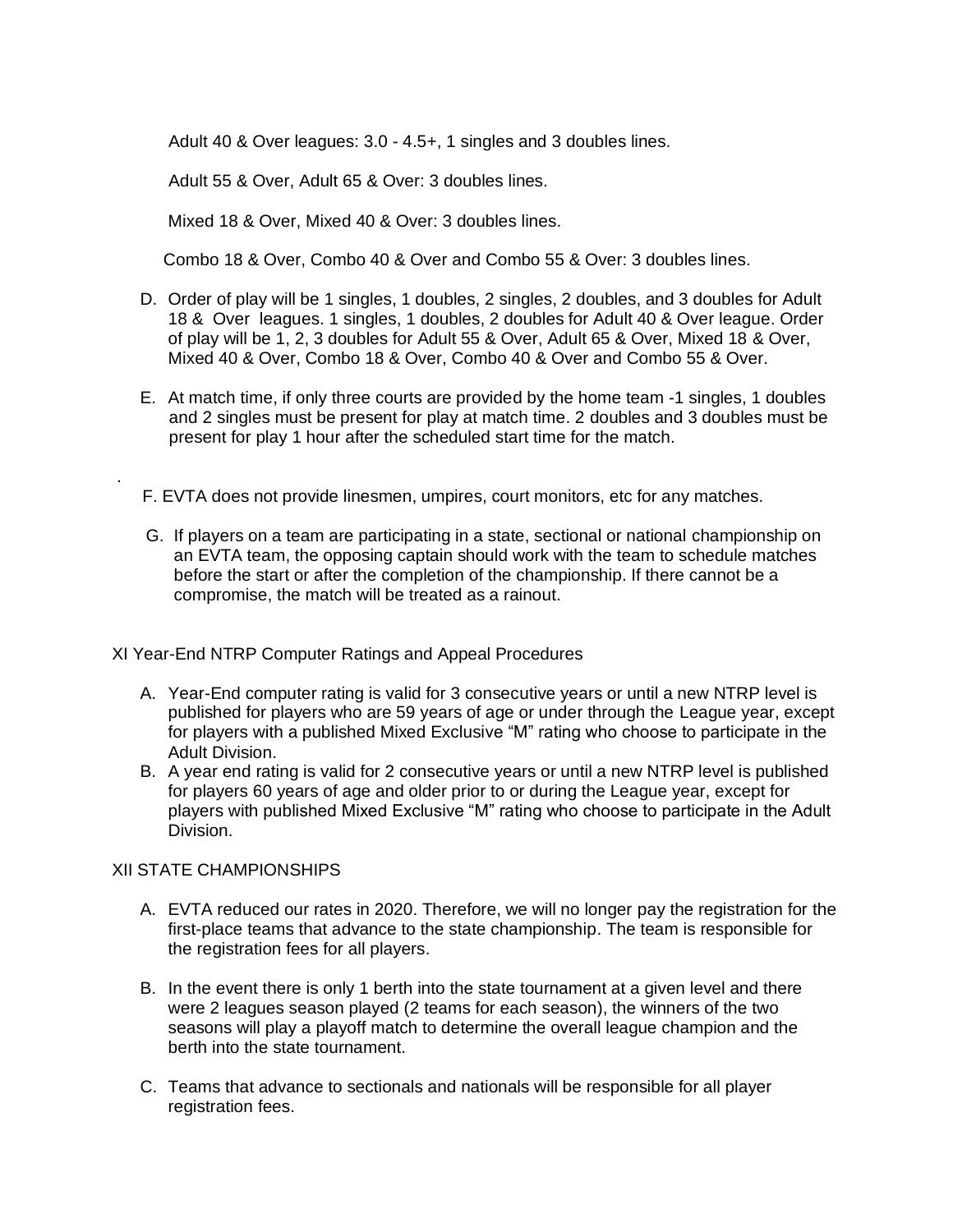C. Any team defaulting a court for any reason will be fined \$100 per court defaulted. The fine must be paid in the tournament room prior to the team's next match. If it's the team's last match of the tournament, they must pay prior to leaving. If a team does not pay the fine, a grievance will be filed against all members listed on the team information sheet, which could result in suspension from any USTA League play until the fine is paid. Any matches played during that time will be reverted to losses. The reason for this regulation is it's your team's responsibility to have players on every court at each match during a state championship. When a team defaults a line, it not only can affect the outcome of the tournament, but more importantly, it effects those players who showed up ready to play, only to find their opponents did not show.

#### XIII. Court Usage

- A. Teams out of Dellinger must have a minimum of 70% City of Cartersville or Bartow County residences.
- B. Teams out of Hamilton can have less than 70% residents but will need to pay the \$250.00 out of county court fee to Bartow County.
- C. EVTA will schedule all matches with Dellinger Park, Calhoun Tennis Center and Hamilton Crossing. Any other court schedules and fees will be the responsibility of the home teams. We will schedule Hamilton. However, the home team will need to pay the court fees directly to Bartow County Parks and Recreation.

# XIX. GRIEVANCES

- A. All complaints alleging a violation by an individual or team during local league competition shall be filed in writing with the Local or District League Coordinator or designee having jurisdiction. The complaint must be filed prior to the commencement of whichever occurs first:
- (a) the involved team's next match in that flight, whether the involved player participates or
- (b) within twenty-four hours after the end of the local league season. See National League Regulations 3.03B(1).
- B. Any party to the complaint may appeal the decision of the Grievance Committee within the time fixed by the Grievance Committee in its findings.
- C. If unsure of the procedure, contact the Local League Coordinator.

EVTA Local Grievance Committee:

Barry Turem

Darryl Teems

Jeff Dittmer

Conila Wade